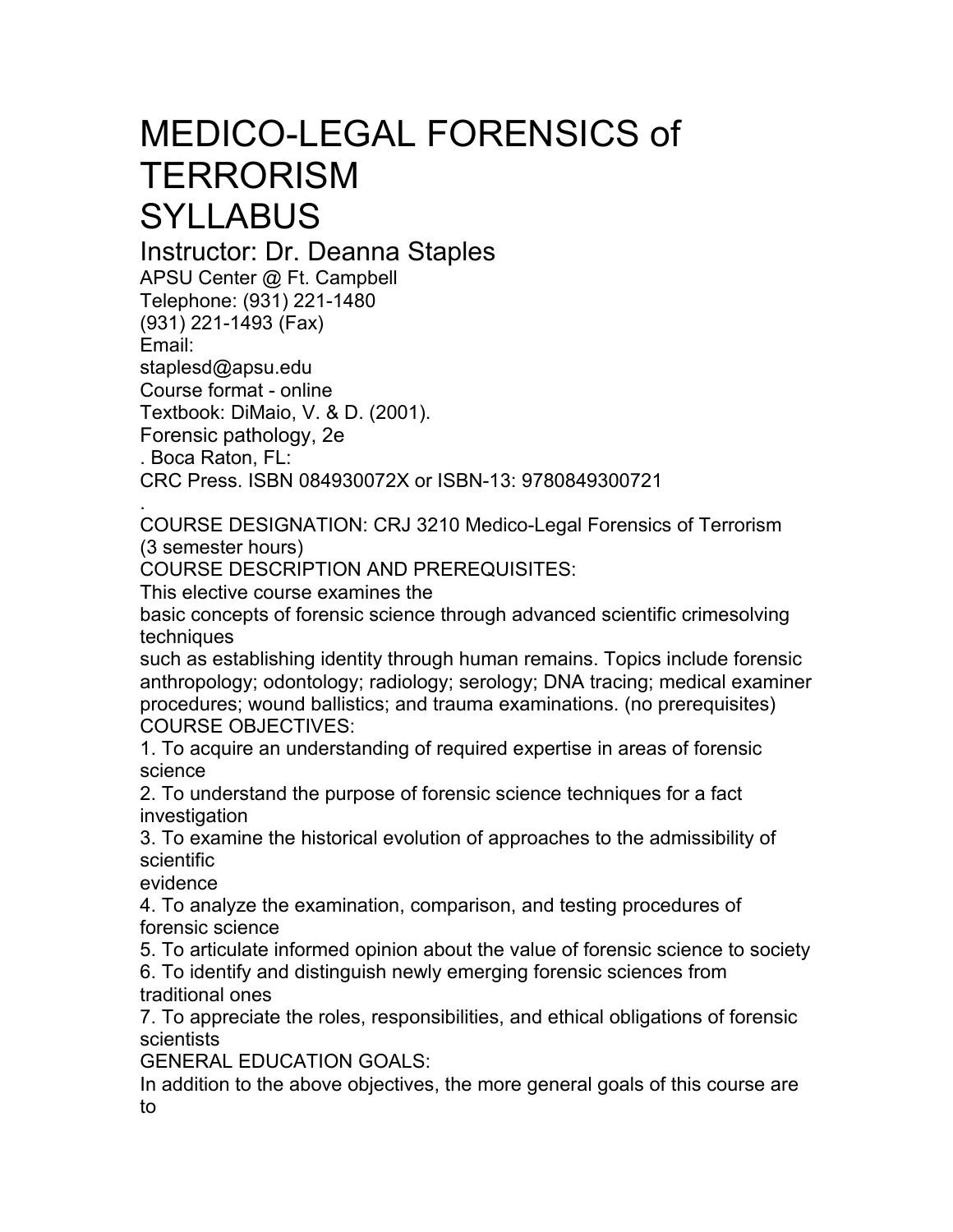provide the student with the following tools to help develop his or her potential:

1. Development of the student's analytical thinking capabilities through comparison and

contrast in the application of theories and concepts to social problems 2. Enhancement of the student's literacy skills through assigned readings, discussions,

examinations, and other requirements

3. Utilization of the historical perspective which helps with student understanding of

evolutionary developments over time

4. Understanding of the scientific method through research requirements and in-depth

case studies

5. Improvement in social interaction skills and understanding human behavior through

consideration of the impact legal and social systems have on individuals 6. Increased student awareness of cultural and multi-cultural issues through study of

how social problems and social movements are related to, and affect, minority groups

7. Preparation for more advanced study in criminal justice/homeland security CONTENT:

\*\*SEE CONTENT SECTION IN COURSE FOR LECTURE AND TEXT ASSIGNMENTS

. REQUIRED LEARNING RESOURCES:

Main Textbook/Required Textbook:

DiMaio, V. & D. (2001). Forensic pathology, 2e.

Boca Raton, FL: CRC Press. ISBN 084930072X or ISBN-13: 9780849300721 Supplemental Reference: American Psychological Association. (1994).

Publication Manual

of the American Psychological Association, 5e

. Washington DC: APA.

Note: students do

not have to buy this book, but should have access to it or something similar in order to

utilize the correct style or format with writing assignments.

Additional Learning Resources (Internet Links in lectures and these general resources)

Forensic Panel

Forensics Portal

Forensic Science e-symposium

Kruglick's Forensic Resources and Criminal Law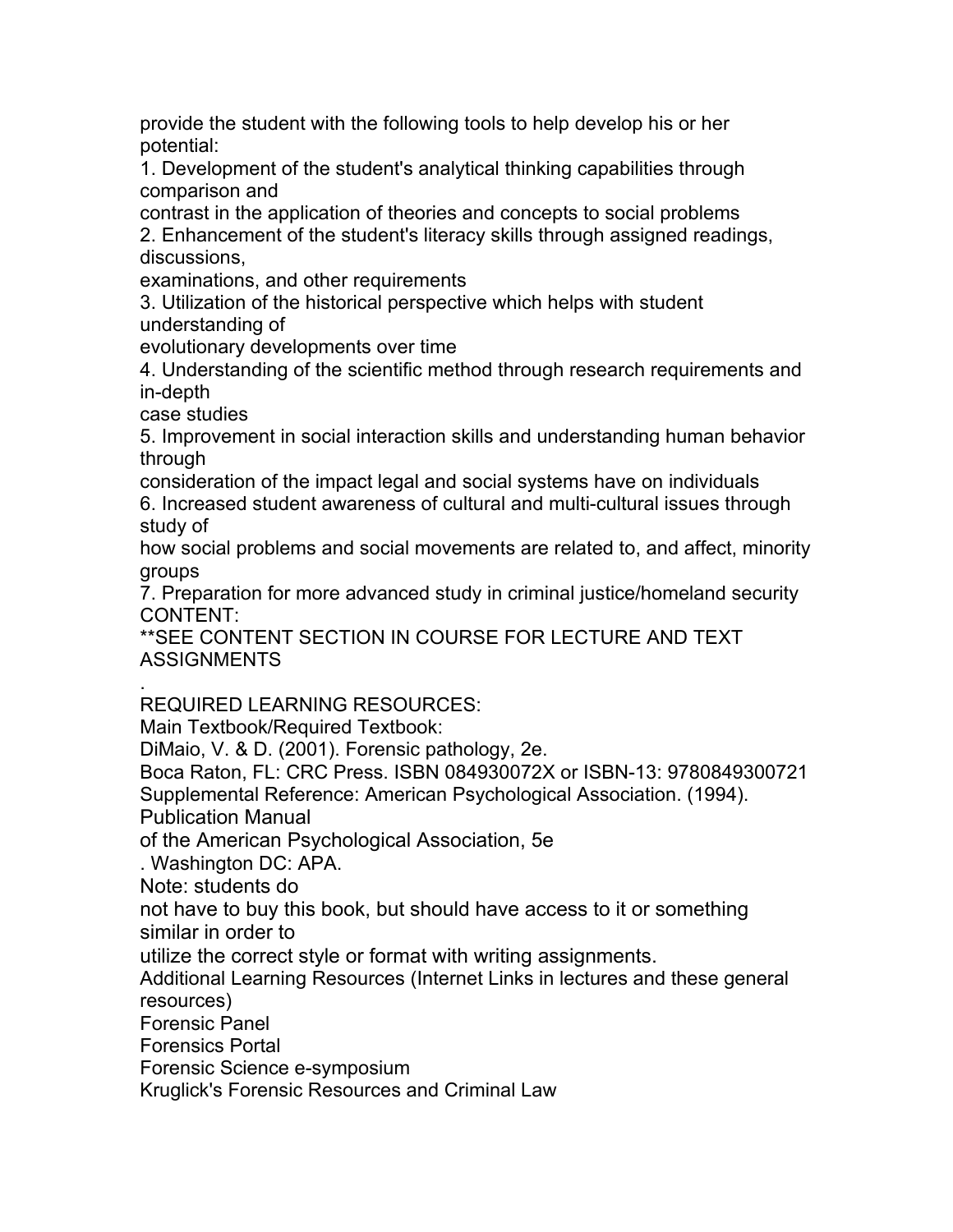Reference Manual on Scientific Evidence

Zeno's Forensic Site

Forensic Science Resources for a Criminal Fact Investigation

Forensic Science Timeline

American College of Forensic Examiners

Evidence: The True Witness

Crime Scene Response & Photography

Forensic Entomology

Forensic Psychology

Scientific Testimony: The Online Journal

COURSE REQUIREMENTS:

Students are expected to read and follow the schedule in the course syllabus, to read

assigned text chapters, to read assigned Lecture Notes, and to seek and read additional suggested resources as provided by the textbook and Instructor. In

addition, students are expected to have a demonstrated desire to participate in any

discussion.

Exams are to be completed within the deadlines given by the Instructor,

and any special instructions for the writing assignment(s) are to be followed precisely.

The Instructor will announce all deadlines and instructions as well as provide reminders

about the pace or flow of the course.

BASIS AND METHODS FOR GRADING:

30% Midterm Examination (objective test with essay questions that may count toward

writing)

30% Final Examination (objective test with essay questions that may count toward

writing)

25% Writing assignments (multiple assignments)

15% Participation and Discussion (logins, discussion contributions) The grade scale used in this course is a 10-point scale:

 $A = 90-100$ 

 $B = 80 - 89$ 

 $C - 70.79$ 

$$
C = 70-79
$$
  

$$
D = 60-69
$$

 $D = 60 - 69$  $F = 60$ /below

ATTENDANCE POLICY: Login records for this web-based course are kept. If an

assignment deadline is to be missed for circumstances beyond the student's control,